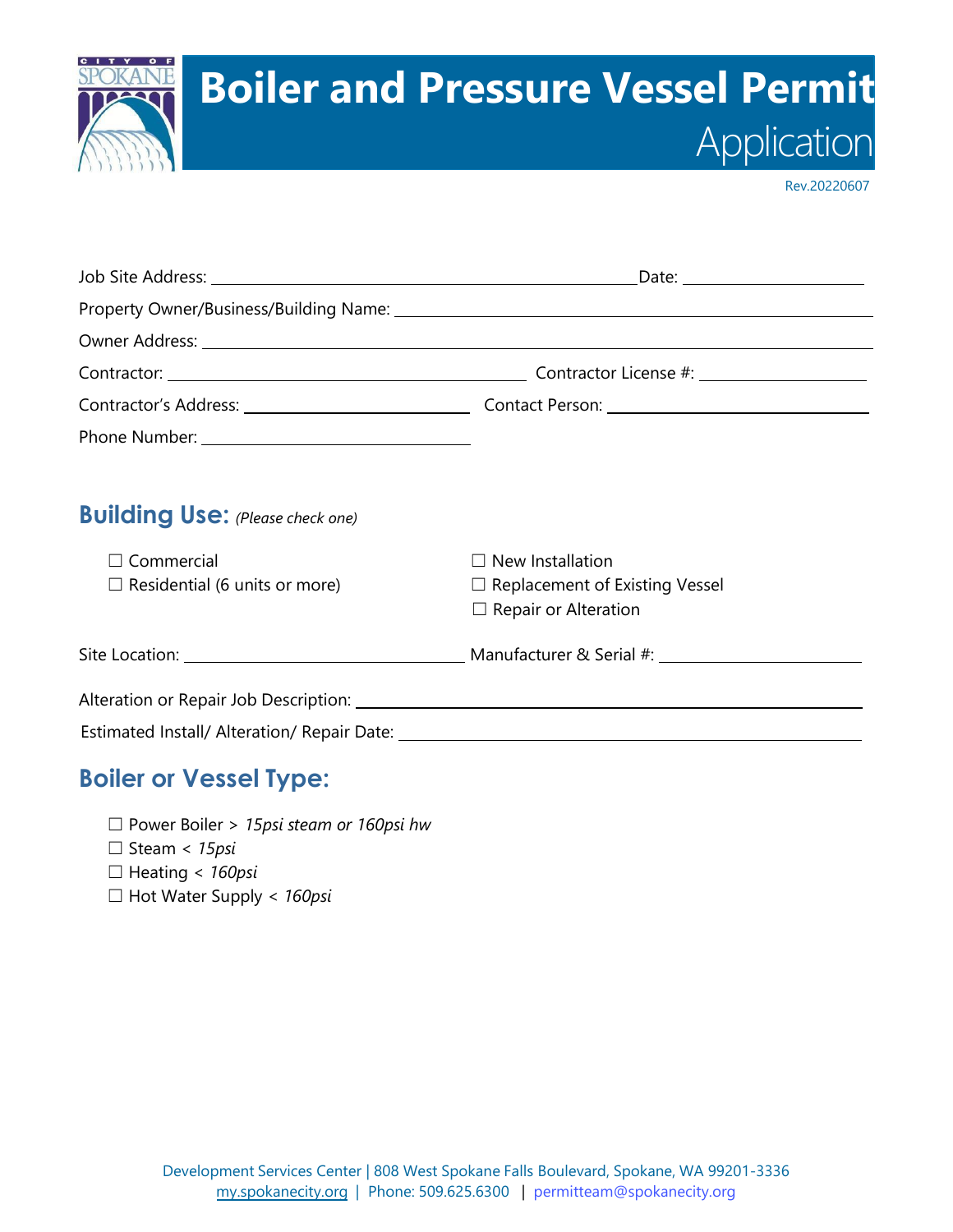*For calculating fees when multiple installations, replacements, or upgrades are to be performed; identify only the largest vessel using the "First" category of fees. All others will be charged as "Additional" units.*

| <b>LOW PRESSURE &amp; HOT WATER BOILERS</b>             |                                   | Fee       |                | Quantity        | <b>Total</b> |
|---------------------------------------------------------|-----------------------------------|-----------|----------------|-----------------|--------------|
| First:                                                  | ≤ 499,999 BTUs                    | \$150.00  | $\mathsf{x}$   |                 | $=$          |
| Additional:                                             | ≤ 499,999 BTUs                    | \$75.00   | X              |                 | $=$          |
| First:                                                  | 500,000 to 1,999,999 BTUs         | \$250.00  | X              |                 | $=$          |
| Additional:                                             | 500,000 to 1,999,999 BTUs         | \$125.00  | X              |                 | $=$          |
| First:                                                  | $\geq$ 2,000,000 BTUs             | \$400.00  | X              |                 | $=$          |
| Additional:                                             | $\geq$ 2,000,000 BTUs             | \$200.00  | X              |                 | $=$          |
| <b>POWER BOILERS</b> > 15psi steam or 160psi hot water  |                                   |           |                |                 |              |
| First:                                                  | ≤ 999,999 BTUs                    | \$400.00  | X              |                 | $=$          |
| Additional:                                             | ≤ 999,999 BTUs                    | \$200.00  | X              |                 | $=$          |
| First:                                                  | 1,000,000 to 4,999,999 BTUs       | \$800.00  | X              |                 | $=$          |
| Additional:                                             | 1,000,000 to 4,999,999 BTUs       | \$400.00  | X              |                 | $=$          |
| First:                                                  | $\geq 5,000,000$ BTUs             |           |                |                 |              |
|                                                         | <b>Please enter the BTUs:</b>     |           |                | $=$             |              |
| Fee = $$820 + $20$ per million BTUs or fraction thereof |                                   |           |                |                 |              |
|                                                         | Additional: $\geq 5,000,000$ BTUs |           |                |                 |              |
|                                                         | <b>Please enter the BTUs:</b>     |           |                | $=$             |              |
| Fee = $$420 + $20$ per million BTUs or fraction thereof |                                   |           |                |                 |              |
| <b>ELECTRIC BOILERS</b>                                 |                                   | Fee       |                | Quantity        | <b>Total</b> |
| First:                                                  | $\leq$ 250 KW                     | \$200.00  | X              |                 | $=$          |
| Additional: $\leq$ 250 KW                               |                                   | \$100.00  | X              |                 | $=$          |
| <b>UNFIRED PRESSURE VESSELS</b>                         |                                   |           |                |                 |              |
| First:                                                  | Vessel                            | \$80.00   | $\mathsf{x}$   |                 | $=$          |
| Additional:                                             | Vessels                           | \$40.00   | $\pmb{\times}$ |                 | $=$          |
| <b>Hydrostatic Pressure Tests</b>                       |                                   | \$120.00  | X              |                 | $=$          |
| Repairs $-$ fee per hour or fraction thereof            |                                   | \$75.00   | X              |                 | $=$          |
|                                                         |                                   | Subtotal: |                |                 |              |
|                                                         |                                   |           |                | Processing Fee: | \$25.00      |
| <b>TOTAL:</b>                                           |                                   |           |                |                 |              |